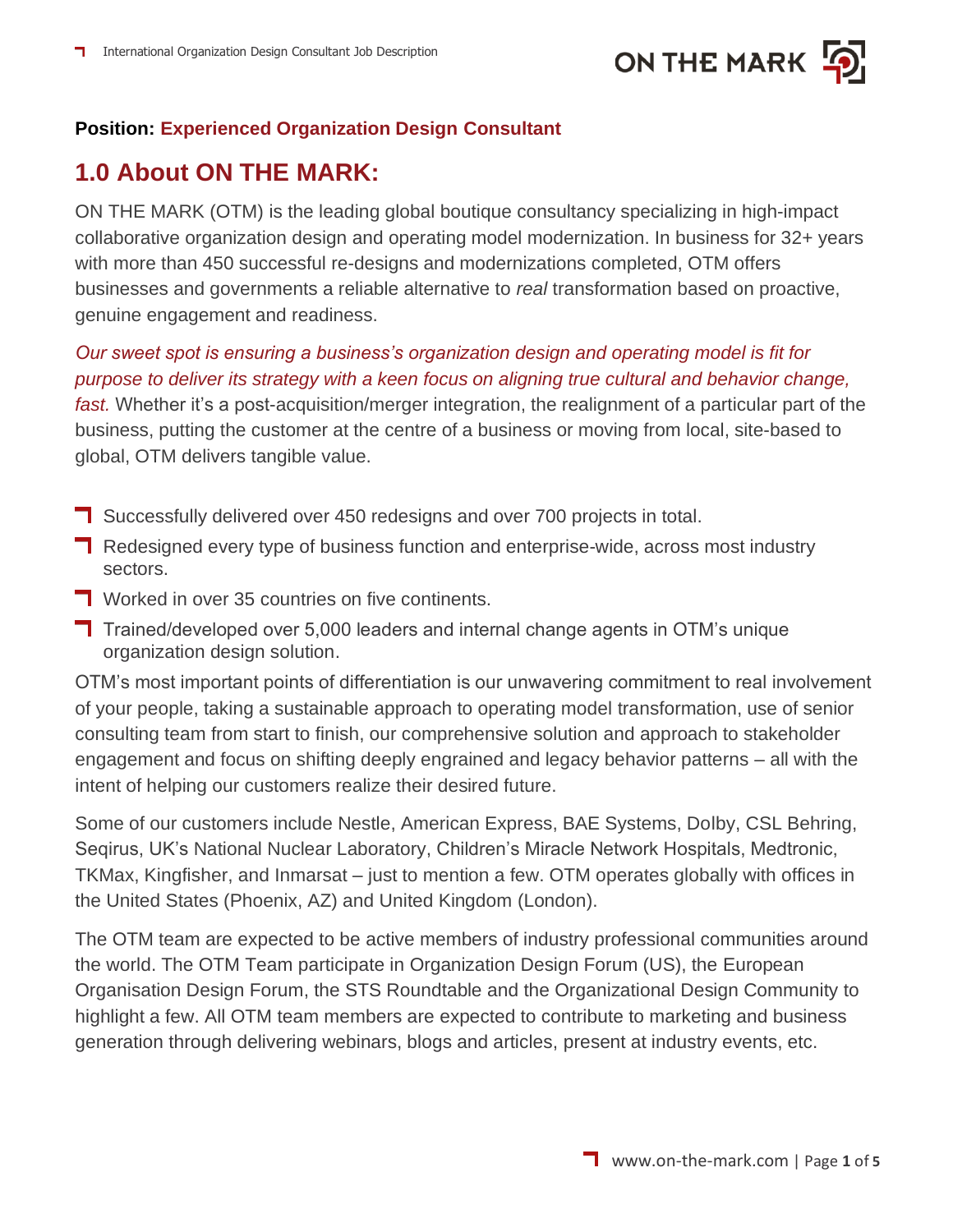

We are looking for talented, exceptional organization design professionals to join our team.

# **2.0 Role Requirements:**

OTM is searching for talented, exceptional, and experienced Organization Design practitioner to successfully carry out the following key responsibilities. At a minimum, the ideal candidate(s) must bring:

- **Ninimum of a University degree.**
- **T** Demonstrated five to seven (5-7) years' experience in planning and delivering organization design solutions. Beyond changing organization charts.
- **T** Practical working knowledge and experience in organization design.
- **T** Practical working knowledge and experience delivering change work. Proactive change work (not change management).
- Skilled in fundamental facilitation skills. Will need to provide evidence of expertise and/or trainings successfully completed. Leading teams and groups through decision making, problem-solving and planning.
- **T** Experience working as both as an internal and external change agent. (Internal = HR, Lean, OD, Finance, Operations, etc. and external = consultant).
- Skilled in using various collaborative methodologies (e.g., Whole-Scale Change, Participative Design, Open Space, ICA TOP Methods, etc.). Will need to provide evidence of expertise and/or trainings successfully completed.
- **T** Skilled in process consultation.
- **Have some experience of successful business development and business winning.**
- **T** Experience in conducting marketing and business generation activities including writing blogs and articles, delivering webinars, presentations, and content in our field.
- **Be willing to make a career choice to work in a global boutique professional services firm** as an integral part of a small, international yet strong, capable team.
- **Be willing and able to travel domestically and internationally with minimal constraint up to** two weeks per month on average.
- **T** Demonstrated competence using technology and full suite of MS Office software and working in a MS365 SharePoint environment.
- $\blacksquare$  Technology savvy.
- Self-starter, working autonomy, reliable, comfortable working virtually and collaboratively.

The role is responsible for a share of successful networking and business development, planning and delivery of organization design projects, contributing to OTM IP and brand assets.

Business development and business winning includes reaching out, attending events in the evening and weekends, qualifying of leads, proposal writing and contract winning.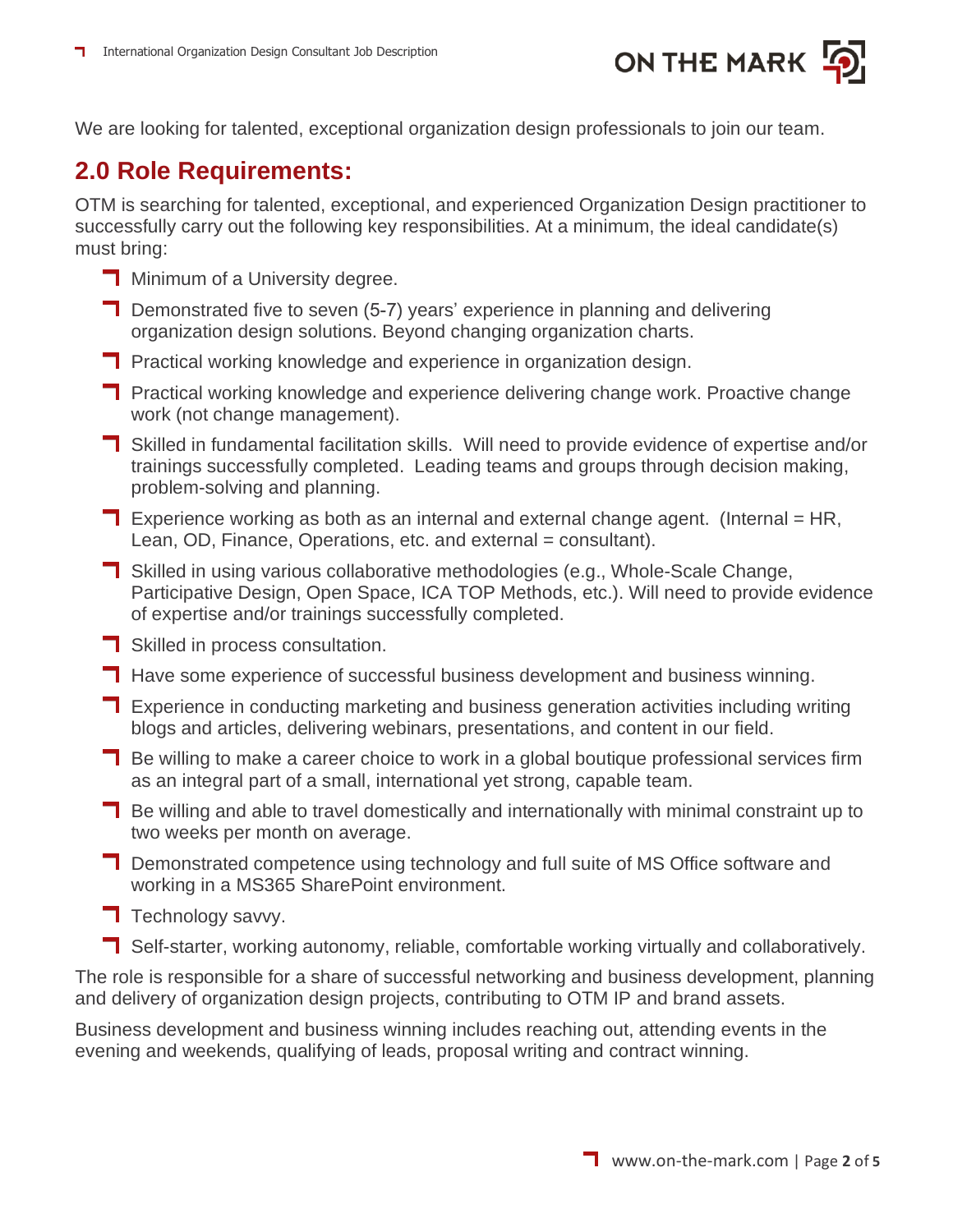

OTM's consulting delivery model is based on a team of three: support consultant, organization design consultant working alongside senior consultants on projects from start to finish, working from the "process consultant" perspective utilizing the power of collaborative approaches. OTM's consulting model is not based on a partner making a sale, then passing off to an army of junior consultants to deliver the assignment.

#### **2.1 Passion, Experience and Expertise:**

The ideal candidate has a passion for doing Organization Design work and brings to OTM:

- **T** Worked as an internal change agent and as an external consultant.
- **T** Led small teams and groups.
- **T** Worked in more than one industry and markets.
- **T** Worked within more than one function (Strategy, Marketing, Finance, Supply Chain, HR, etc.).
- **T** Worked internationally.
- Some experience of successful networking, presenting, business development and winning.

#### **2.2 Essential Consulting Skills:**

- **T** Able to describe and differentiate between the three core consulting roles of Doctor, Expert and Process. Can act competently in all three knowing which to use in a given situation.
- $\blacksquare$  Knows the difference between telling vs. asking.
- **T** Utilizing process consultation capabilities.
- **Proven expertise in group facilitation.**
- Ability to build strong customer and team relationships maintaining them over time.
- **T** Ability to successfully and effectively work with a variety of leadership styles, temperaments, and character types e.g., engineer, human services, creative, etc.
- Executive presence. Confident working with Boards, Executives, Managing Directors and Senior Management teams as well as front-line staff working the night shift.
- Ability to explain and articulate the big picture and as well as to be detailed focused.

#### **2.3 Business Knowledge and Understanding:**

- **T** Practical knowledge of business and business models. Able to conduct relevant conversations with C-Level executives and staff at all levels, without getting entangled in consultant or management jargon.
- **T** Able to recite and discuss your organization design experience in pragmatic business terms.
- **T** Able to apply solid business/political understanding and judgment.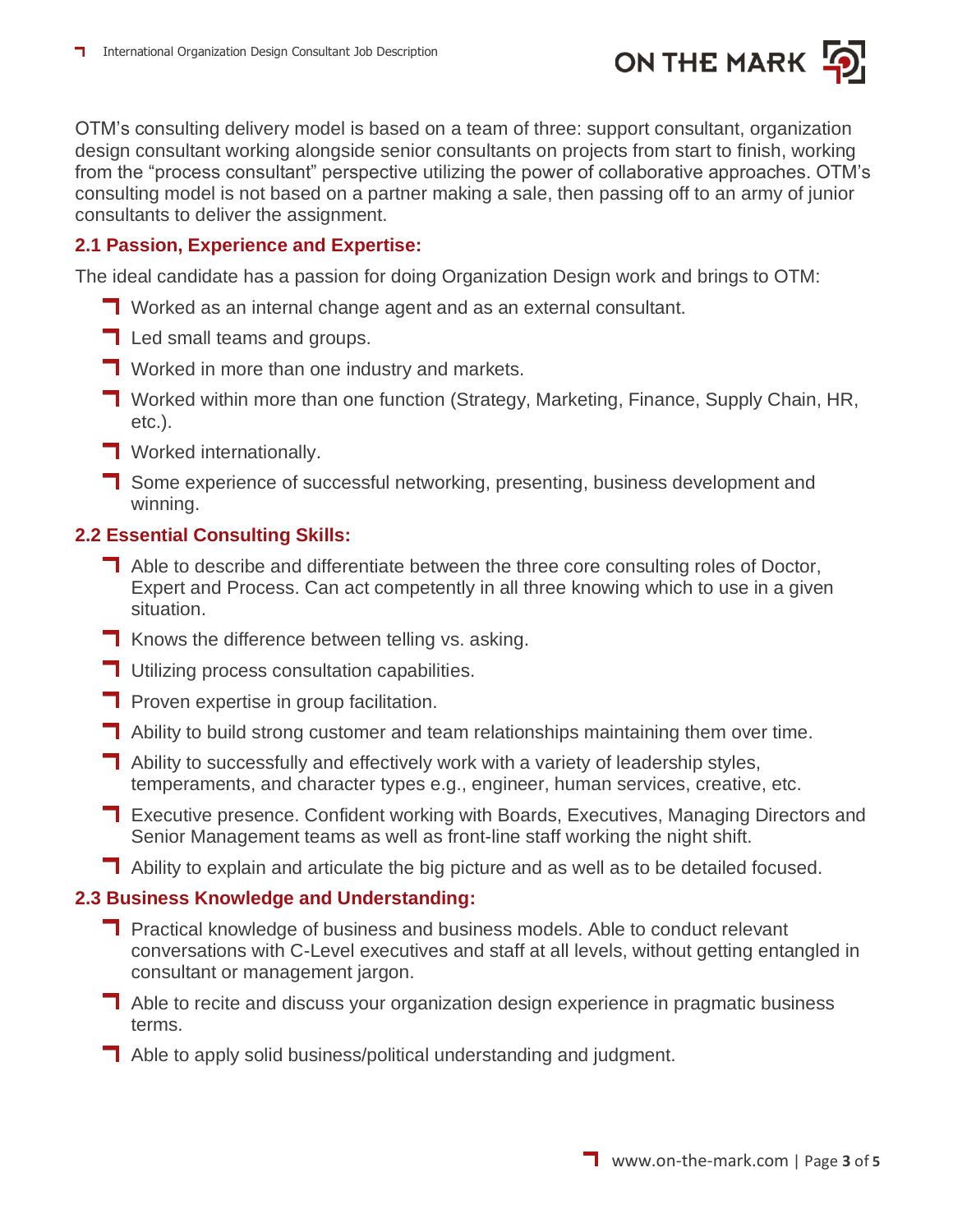

#### **2.4 Required Personal Characteristics:**

- The spirit, vitality, and courage to work with a diverse team of consulting professionals.
- A strong passion and commitment to deliver organization design solutions.
- **High willingness to learn from some of the best organization design practitioners.**
- **High motivation to strengthen and add to your understanding of organization design.**
- **High emotional intelligence; healthy sense of self and self-belief.**
- **T** Strong belief in the collaborative approach to change based on the adage "people support what they help create".
- **T** Unwavering commitment to supporting and helping your OTM colleagues as well as customer success.
- **T** Exudes enthusiasm, consistency of commitment and effort, high willingness to get stuck in, innovate and dare to be different.
- Able to work in an autonomous work environment; Self-starter, driven, strong work ethic.
- $\Box$  Able to laugh, have fun and enjoy life along the way.

#### **2.5 Language and Technology Skills:**

- Strong computer and technical skills including MS Office suite, MS365 environment, Project management, and CRM products.
- **T** Strong English speaking, reading, and writing capabilities.
- $\blacksquare$  Exceptional excel skills.
- **I** Ideally bi- or multi-lingual.

## **3.0 Compensation and Benefits:**

- a. Total compensation/remuneration will be competitive for the candidate based on: breadth of experience, expertise, business development objectives and demonstrable track record.
- b. Compensation includes both fixed and variable pay:
	- i. Starting fixed annual salary ranging from £60-75k GBP or \$65-80k USD
	- ii. Participation in two bonus programs: Business Winning and Overall Company Performance. Can range from \$10k to \$50k in annual payout.
	- iii. **Sign-on Bonus: Up to \$2,000 USD or £2,000 GBP**
	- iv. **Finder's Fee: \$1,000 USD**
- c. Must successfully complete a civil and criminal background check and a three-month probation period.
- d. Competitive holiday/vacation time plus regular public holidays.
- e. Self-manage personal time off working within explicitly defined conditions and parameters
- f. Healthcare benefits (Details available on request)
- g. Flexibility, virtual working.